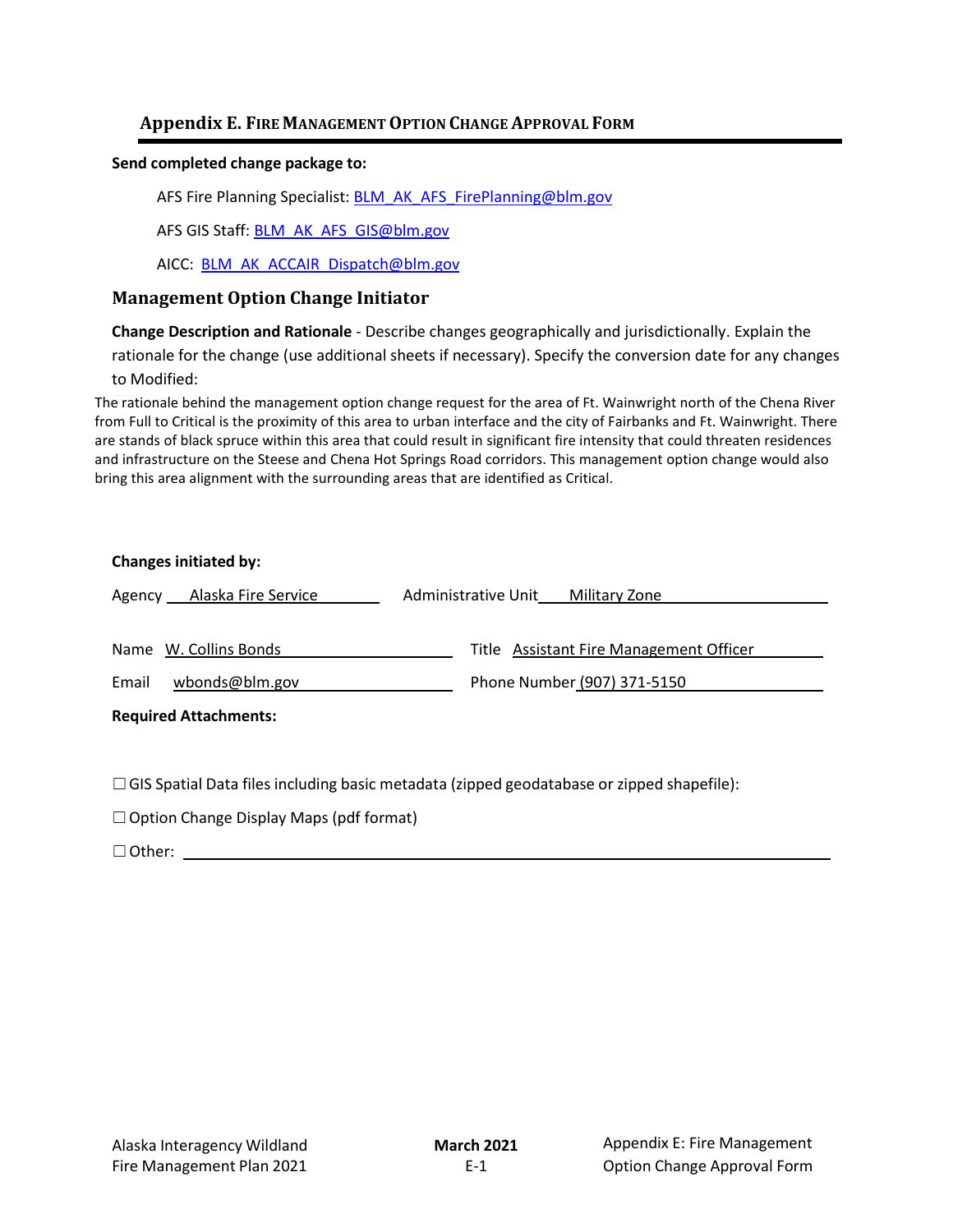# **Jurisdictional Agency Administrator(s)**

The following land manager(s)/owner(s) have approved these fire management option change(s) for the lands that they manage/own.

### **Jurisdictional Agency #1**

USAG-Alaska\_\_\_\_

Agency

Charles Gibbs, Fire Chief, USAG-Fire Department

GIBBS.CHARLES Digitally signed by<br>
E.1142691651 Pate: 2022.02.22 08:18:54 -09'00' .E.1142691651

Approver Approval Signature/Date